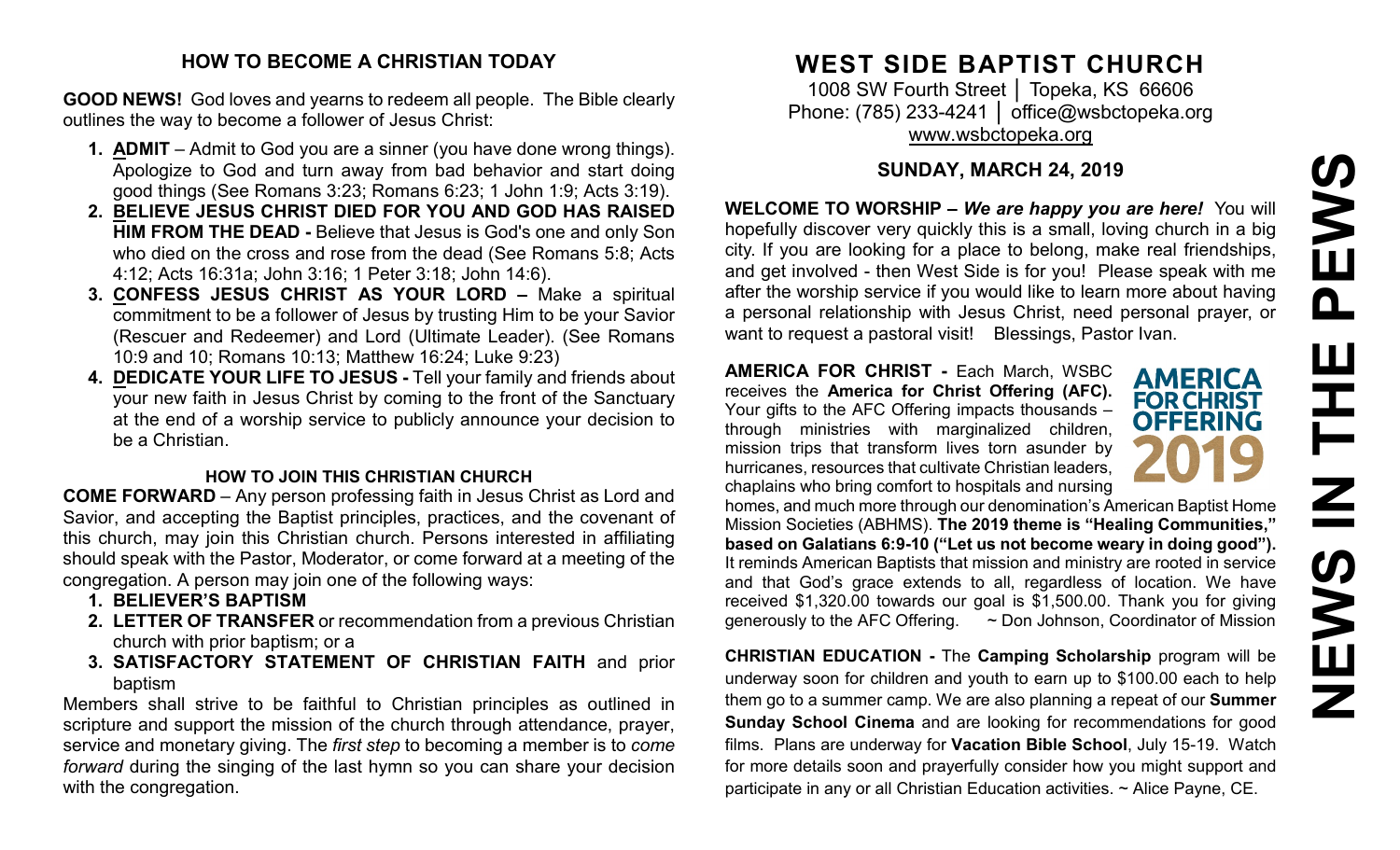**OUTREACH -** The Easter Egg Hunt will take place at Ward Meade Park on April 14th from 2 to 3 p.m. We are asking for donations of non-chocolate candy. We also need volunteers to assist in the hunt. Please contact Tera Triggs to volunteer or to drop off donations.

Would you be interested in the Church hosting a Swedish Festival/Craft Fair on or about the 15 of June? If so, please indicate your interest on the pew pads or let Jack Janway know.

In the near future, we will provide counselors to assist in the invitation/decision part of the service. If you would like to serve as a counselor, please notify Jack Janway or Pastor Ivan of your interest. Pastor Ivan will provide training for all counselors.

**FRUIT & VEGETABLE FOOD PANTRY –** Free bread, fruits, and vegetables on **Wednesday from 3:30 to 5:30 pm,** while supplies last at West Side Baptist Church, 1008 SW 4th St, Topeka. **Program Eligibility:** Clients must be currently living in the Topeka area (zip code 66601-66619). **ID Required:** Clients MUST BRING a government issued PHOTO ID. **Residency Required:** Clients MUST bring a



recent piece of US Mail with the client's NAME and CURRENT ADDRESS as proof-of-residency. **Income Guidelines:** None. **Households:** One household per address. Call the Church Office at (785) 233-4241 for weather-related closures or more information. \*All food is available at no cost

**SUNDAY SCHOOL CLASSES -** Please join us for Sunday School at 9:15 am. **We have classes for adults, children, and youth:**

- Grades K-3 Colleen Smith & Becky Poe (Downstairs)
- Grades 4-8 Fran Seymour-Hunter & Pat Carpenter (2nd Floor)
- Grades 9-12 Standard Bible Lessons w/ Pastor Ivan (Youth Rm)
- Adult: Bible as Literature (DVD) Doug Mauck (Holmer Hall)
- Adult "Pray Like This" Jack Janway (2<sup>nd</sup> Floor)
- Adult Women's Study w/ Rexanne Greuter (2<sup>nd</sup> Floor)

Coffee, tea, and a breakfast item (mostly donuts) are served in the first-floor parlor kitchen before classes start. The Sanctuary is open for private prayers during this time.

# **WEEKLY CALENDAR**

| <b>SUNDAY, MARCH 24</b> | THIRD SUNDAY OF LENT |
|-------------------------|----------------------|
| $9:15 \text{ am}$       | <b>Sunday School</b> |
| $10:30$ am              | Worship Service (S)  |

#### **MONDAY, MARCH 25**

| <b>Baby Closet Ministry</b>    |
|--------------------------------|
| <b>No Music Committee (HH)</b> |
| <b>DAR</b>                     |
|                                |

#### **TUESDAY, MARCH 26**

| $6:00 \text{ pm}$ | <b>Outreach Meeting</b>        |
|-------------------|--------------------------------|
| $6:00 \text{ pm}$ | Capital City Men's Chorus (FH) |

#### **WEDNESDAY, MARCH 27**

| $10:30$ am        | Bible Study (HH)                            |
|-------------------|---------------------------------------------|
| $3:30 - 5:30$ pm  | Fruit & Vegetable Food Pantry (FH)          |
| $5:00 - 7:00$ pm  | <b>Baby Closet Ministry</b>                 |
| $5:30 - 6:00$ pm  | <b>WWW Supper (FH)</b>                      |
| $6:00 - 7:00$ pm  | <b>WWW Bible Club and Adult Bible Study</b> |
| $7:00 \text{ pm}$ | <b>Choir Practice</b>                       |
|                   |                                             |

#### **THURSDAY, MARCH 28**

| $1:00 - 3:00$ pm  | <b>Baby Closet</b> |
|-------------------|--------------------|
| $6:00 \text{ pm}$ | <b>NIA Meeting</b> |

#### **FRIDAY, MARCH 29**

 **Middle School Adventure**

#### **SATURDAY, MARCH 30**

#### **SUNDAY, MARCH 31 FOURTH SUNDAY OF LENT**

| 9:15 am    | <b>Sunday School</b> |
|------------|----------------------|
| $10:30$ am | Worship Service (S)  |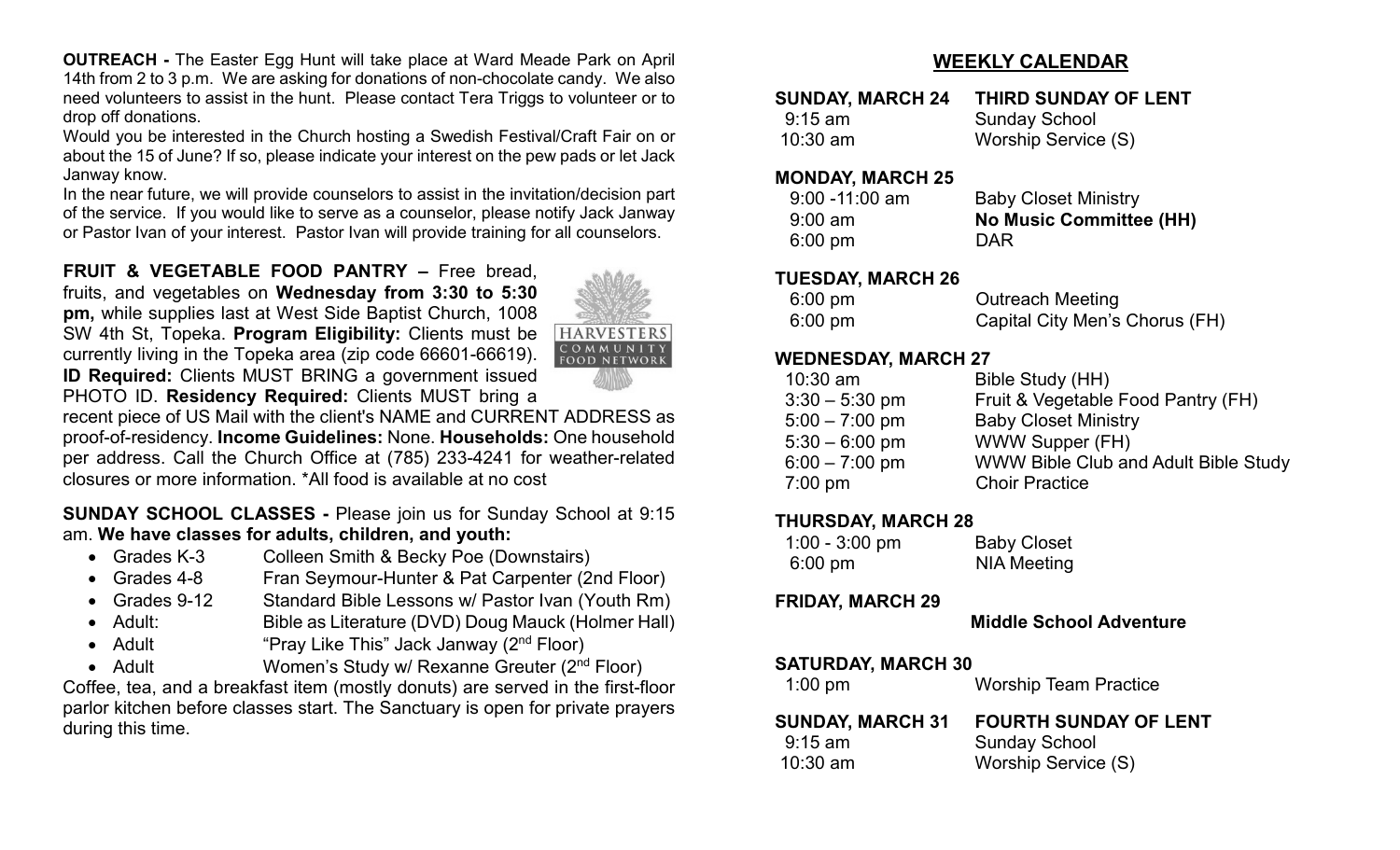# **IN OUR THOUGHTS AND PRAYERS**

Al Carpenter – Health concerns Bradley Carpenter – Health concerns Harry and Pat Carpenter – Health concerns Pat Carreno – Health concerns Guy Carreno - Health concerns (Tony Carreno's brother) Esther and James Carrier - Health concerns Wayne Cottril – Health concerns Valarie Davis - Health concerns (chemo) (Bev McCurdy's friend) Angie Foster – Health concerns Ernie and Judy Longstaff – Health concerns Jan Mauck – Health concerns Nancy May – Health concerns Marie Merrifield – Health concerns Don and Jonesy Morris - Health concerns Pat – Health concerns (Virginia M's friend at Brewster Place) Ken Paslay – Health concerns (Brookdale, 5800 SW Drury Ln., 66604) Carolyn Peck – Health concerns (James and Matthew Peck's grandmother) Becky and Terry Poe – Health concerns Bob and Jill Roesler – Health concerns Keith Springer – Health concerns (Marianne Spano's brother) Larry Springer – Health concerns (Marianne Spano's brother) Linda Thomas – Health concerns (Atria 3415 SW 6th Ave, 66606) Lola Zab - Health concerns (Marianne Spano's sister)

ABCUSA General Secretary – Dr. Lee Spitzer – health concerns

# **HOMEBOUND & CARE FACILITIES:**

\*Portia Allbert \*Etta Landis –Capital Ridge \*June Cunningham – Brewster Place \* \* Renea May \*Shirley & Larry Dell \*Rogene Moody \*Helen Farrar – Plaza West \*Gerald Haney – \*Theo Penny \*Russ Hunter – \* \*Edward Perkins – Frazier H<br>\*Mary Lou Johnson – Aldersgate \* \*Juanita Plankinton \*Mary Lou Johnson – Aldersgate \*Alice Kieffer \*Hazel Smith-Tindall



**REMEMBER MEMBERSHIP CAMPAIGN –** Over the years several people have joined our congregation during March. You can recognize them in worship services by their golden ribbon. On the first Sunday of each month, we will recognize those celebrating an anniversary in the

worship service by using a brief petition to dedicate them to God once more. Those celebrating an anniversary membership renewal in March:

| ◆ Lundgren, Hilda    | <b>Baptism</b> | 3/28/1948 | 71 Years |
|----------------------|----------------|-----------|----------|
| ◆ Farrar, Helen      | Letter         | 3/29/1953 | 66 Years |
| ◆ Goodnow, Jim       | <b>Baptism</b> | 3/23/1969 | 50 Years |
| ◆ Carpenter, Pat     | Letter         | 3/30/1980 | 39 Years |
| ◆ Greuter, Jessamine | Letter         | 3/08/2016 | 3 Years  |
| ◆ Carrier, Caroline  | Experience     | 3/13/2016 | 3 Years  |
| ◆ Carrier, Esther    | Experience     | 3/13/2016 | 3 Years  |
| • Carrier, James     | Experience     | 3/13/2016 | 3 Years  |
| ◆ Carrier, Laura     | Experience     | 3/13/2016 | 3 Years  |
| ◆ Carrier, Randall   | Experience     | 3/13/2016 | 3 Years  |
| $\bullet$ Poe, Aaron | <b>Baptism</b> | 3/24/2016 | 3 Years  |
| ◆ Poe, Nathan        | <b>Baptism</b> | 3/24/2016 | 3 Years  |
| $\bullet$ Poe, Sage  | <b>Baptism</b> | 3/24/2016 | 3 Years  |
| ◆ Roach Jr., Brian   | <b>Baptism</b> | 3/24/2016 | 3 Years  |
| ◆ Bennett, Juliano   | <b>Baptism</b> | 3/27/2016 | 3 Years  |
| ◆ Greuter, David     | <b>Baptism</b> | 3/27/2016 | 3 Years  |
|                      |                |           |          |

Please offer them your congratulations and rejoice with them in the celebration of another year of giving and service to God through West Side Baptist Church.

#### **NEW CHURCH PHOTO DIRECTORY** – Be a part of our new family directory! *Our goal is to include everyone!* The Church will partner with Lifetouch professional photography to create a new photo directory for all families connected with West Side



Baptist Church. **Lifetouch will photograph at WSBC on Tuesday, April 16 beginning at 2:00 pm**. In your one-hour session, you will be professionally photographed, immediately view your photographs, and be able to purchase photography gifts (no pressure to buy). Each family will receive a complimentary 8x10 print and directory for participating. Volunteers with the spiritual gift of hospitality are needed to help contact families and greet our guests. Contact the Church Office for more information.